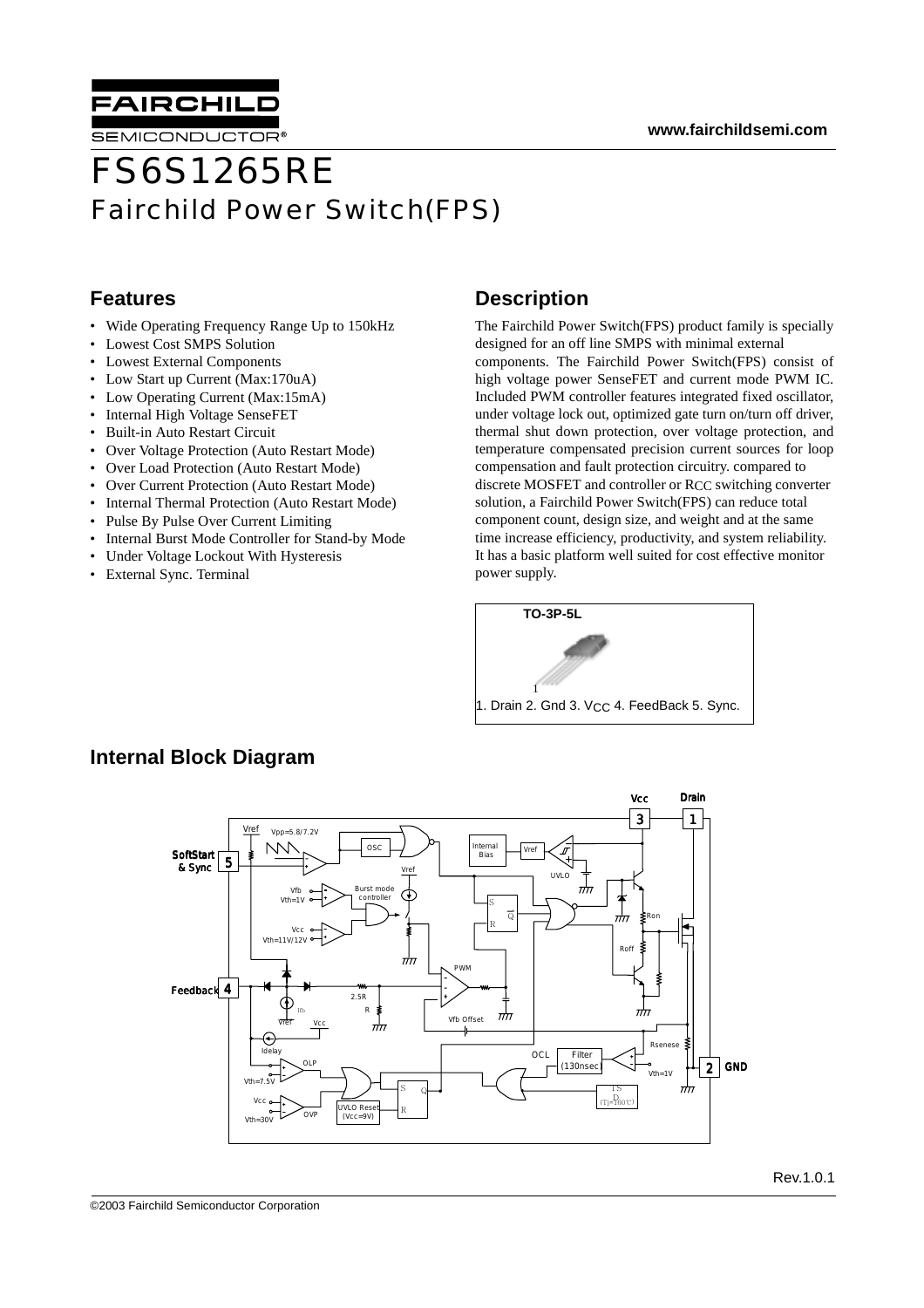## **Absolute Maximum Ratings**

(Ta=25°C, unless otherwise specified)

| <b>Characteristic</b>                                                   | Symbol        | <b>Value</b>    | Unit            |
|-------------------------------------------------------------------------|---------------|-----------------|-----------------|
| Drain-Gate Voltage( $RGS=1M\Omega$ )                                    | <b>VDGR</b>   | 650             | V               |
| Gate-Source(GND) Voltage                                                | <b>VGS</b>    | ±30             | $\vee$          |
| Drain Current Pulsed <sup>(1)</sup>                                     | <b>IDM</b>    | 48              | <b>ADC</b>      |
| Continuous Drain Current (Tc = 25°C)                                    | ID.           | 12              | <b>ADC</b>      |
| Continuous Drain Current (Tc = $100^{\circ}$ C)                         | ID            | 8.4             | ADC             |
| Single Pulsed Avalanche Current <sup>(3)</sup> (Energy <sup>(2)</sup> ) | IAS(EAS)      | 30(950)         | A(mJ)           |
| Maximum Supply Voltage                                                  | VCC, MAX      | 35              | V               |
| Input Voltage Range                                                     | <b>VFB</b>    | $-0.3$ to $VCC$ | $\vee$          |
|                                                                         | <b>VSS</b>    | $-0.3$ to 10    | V               |
| <b>Total Power Dissipation</b>                                          | PD (Watt H/S) | 240             | W               |
|                                                                         | Darting       | 1.92            | $W$ /°C         |
| Operating Junction Temperature.                                         | ТJ            | $+150$          | $\rm ^{\circ}C$ |
| Operating Ambient Temperature.                                          | Tд            | $-25$ to $+85$  | $^{\circ}C$     |
| Storage Temperature Range.                                              | <b>TSTG</b>   | $-55$ to $+150$ | $\rm ^{\circ}C$ |

**Note:**

1. Repetitive rating: pulse width limited by maximum junction temperature

2. L = 10mH, starting  $T_j = 25^{\circ}C$ 

3. L = 13uH, starting  $T_1 = 25^{\circ}$ C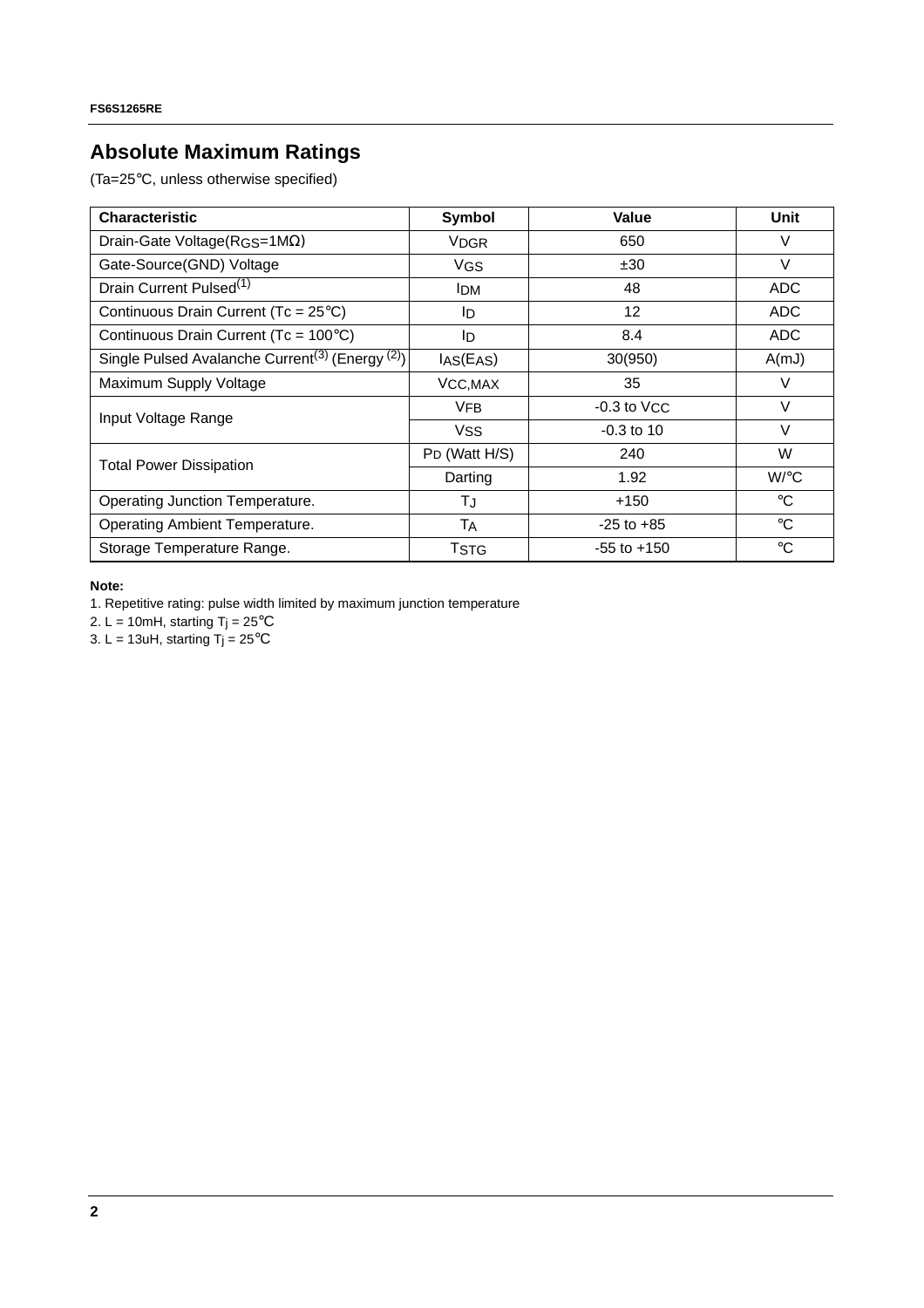# **Electrical Characteristics (SFET Part)**

(Ta = 25°C unless otherwise specified)

| <b>Parameter</b>                                     | Symbol        | <b>Conditions</b>                                                                                                        | Min.                         | Typ.                     | Max.                         | Unit |
|------------------------------------------------------|---------------|--------------------------------------------------------------------------------------------------------------------------|------------------------------|--------------------------|------------------------------|------|
| Drain-Source Breakdown Voltage                       | <b>BVDSS</b>  | $VGS = 0V$ , $I_D = 50 \mu A$                                                                                            | 650                          | $\overline{\phantom{a}}$ |                              | V    |
| Zero Gate Voltage Drain Current                      | <b>IDSS</b>   | $VDS=Max$ , Rating, $VGS = 0V$                                                                                           | $\overline{a}$               |                          | 200                          | μA   |
|                                                      |               | V <sub>DS</sub> = 0.8Max, Rating,<br>$VGS = 0V$ , T $C = 125^{\circ}C$                                                   |                              |                          | 300                          | μA   |
| Static Drain-Source on Resistance (1)                | RDS(on)       | $VGS = 10V$ , $I_D = 4.5A$                                                                                               |                              | 0.7                      | 0.9                          | Ω    |
| Forward Transconductance <sup>(2)</sup>              | gfs           | $VDS = 50V$ , $ID = 4.5A$                                                                                                |                              |                          | $\overline{a}$               | S    |
| Input Capacitance                                    | <b>Ciss</b>   | $VGS = 0V$ , $VDS = 25V$ ,<br>$f = 1$ MHz                                                                                | $\qquad \qquad \blacksquare$ | 1820                     | $\overline{\phantom{a}}$     | pF   |
| <b>Output Capacitance</b>                            | Coss          |                                                                                                                          |                              | 185                      | $\blacksquare$               |      |
| Reverse Transfer Capacitance                         | <b>Crss</b>   |                                                                                                                          |                              | 32                       | $\blacksquare$               |      |
| Turn on Delay Time                                   | $td($ on $)$  | $VDD = 0.5BVDSS$ , $ID = 12.0A$<br>(MOSFET switching<br>time are essentially<br>independent of<br>operating temperature) |                              | 38                       |                              |      |
| <b>Rise Time</b>                                     | tr            |                                                                                                                          |                              | 120                      |                              | nS   |
| Turn Off Delay Time                                  | $td($ off $)$ |                                                                                                                          |                              | 200                      | $\blacksquare$               |      |
| <b>Fall Time</b>                                     | tf            |                                                                                                                          |                              | 100                      | $\qquad \qquad \blacksquare$ |      |
| <b>Total Gate Charge</b><br>(Gate-Source+Gate-Drain) | Qg            | $VGS = 10V$ , $ID = 12.0A$ ,<br>$VDS = 0.5BVDSS(MOSFET)$<br>Switching time are<br>Essentially independent of             |                              | 60                       |                              |      |
| Gate-Source Charge                                   | Qgs           |                                                                                                                          |                              | 10                       |                              | nС   |
| Gate-Drain (Miller) Charge                           | Qgd           | Operating temperature)                                                                                                   |                              | 30                       |                              |      |

#### **Note:**

1. Pulse test: pulse width ≤ 300us, duty 2%

2.  $S = \frac{1}{R}$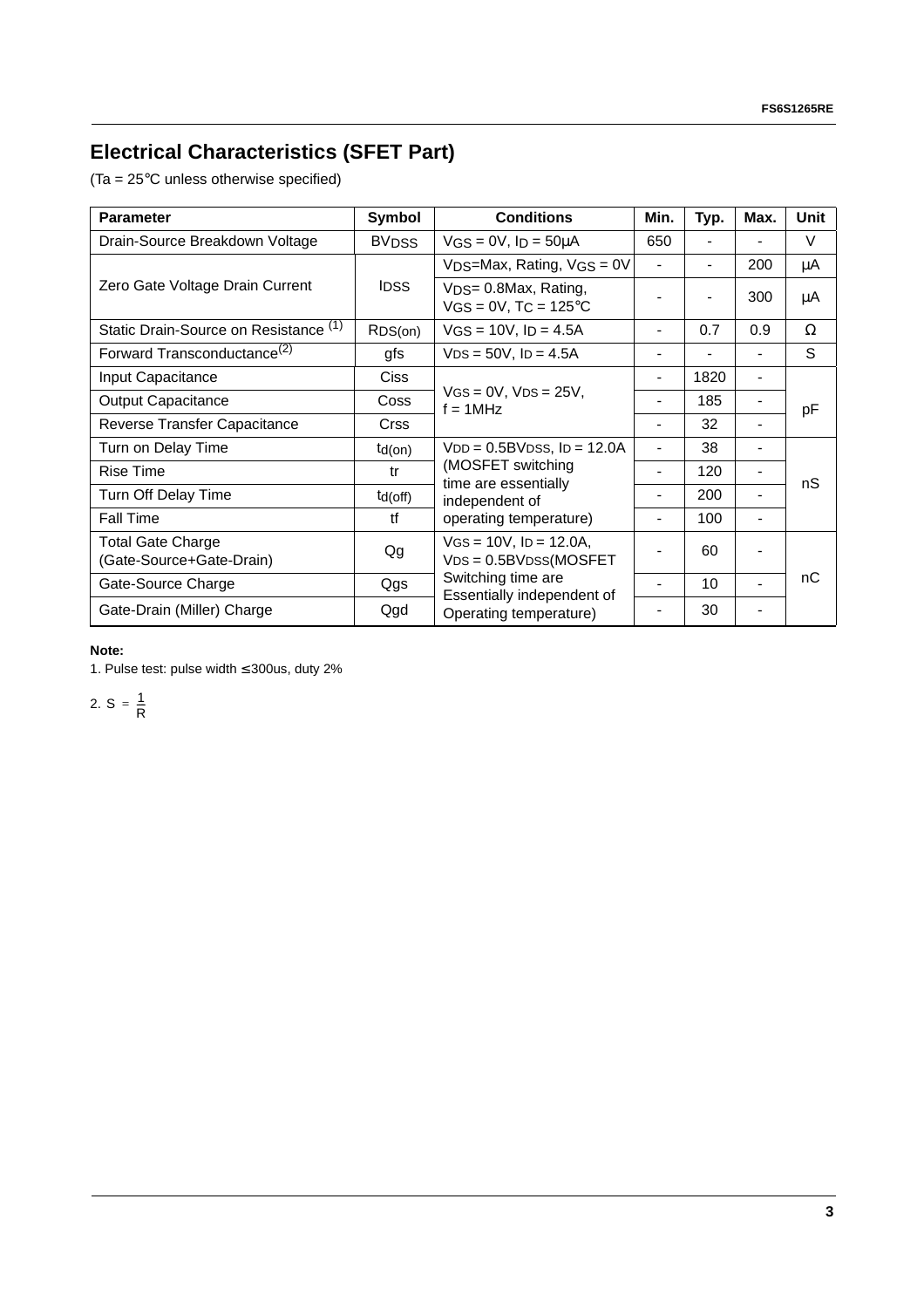## **Electrical Characteristics (Control Part) (Continued)**

 $(VCC=16V, Tamb = 25°C$  unless otherwise specified)

| $\mathcal{L} \cup \mathcal{L}$ . For $\mathcal{L} \cup \mathcal{L}$ and $\mathcal{L} \cup \mathcal{L}$ and $\mathcal{L} \cup \mathcal{L}$ and $\mathcal{L} \cup \mathcal{L}$ and $\mathcal{L} \cup \mathcal{L}$<br><b>Parameter</b> | <b>Symbol</b>          | <b>Conditions</b>                              | Min.                     | Typ.         | Max.          | Unit            |  |
|-------------------------------------------------------------------------------------------------------------------------------------------------------------------------------------------------------------------------------------|------------------------|------------------------------------------------|--------------------------|--------------|---------------|-----------------|--|
| <b>UVLO SECTION</b>                                                                                                                                                                                                                 |                        |                                                |                          |              |               |                 |  |
| <b>Start Threshold Voltage</b>                                                                                                                                                                                                      | <b>VSTART</b>          | VFB=GND                                        | 14                       | 15           | 16            | $\vee$          |  |
| Stop Threshold Voltage                                                                                                                                                                                                              | <b>VSTOP</b>           | VFB=GND                                        | 8                        | 9            | 10            | $\vee$          |  |
| <b>OSCILLATOR SECTION</b>                                                                                                                                                                                                           |                        |                                                |                          |              |               |                 |  |
| Initial Frequency                                                                                                                                                                                                                   | Fosc                   |                                                | 22                       | 25           | 28            | kHz             |  |
| <b>Voltage Stability</b>                                                                                                                                                                                                            | <b>FSTABLE</b>         | $12V \leq VCC \leq 23V$                        | 0                        | $\mathbf{1}$ | 3             | $\%$            |  |
| Temperature Stability (Note2)                                                                                                                                                                                                       | $\Delta$ FOSC          | $-25^{\circ}$ C $\le$ Ta $\le$ 85 $^{\circ}$ C | $\pmb{0}$                | ±5           | ±10           | %               |  |
| Maximum Duty Cycle                                                                                                                                                                                                                  | <b>DMAX</b>            |                                                | 92                       | 95           | 98            | %               |  |
| Minimum Duty Cycle                                                                                                                                                                                                                  | <b>DMIN</b>            |                                                |                          |              | 0             | $\%$            |  |
| <b>FEEDBACK SECTION</b>                                                                                                                                                                                                             |                        |                                                |                          |              |               |                 |  |
| <b>Feedback Source Current</b>                                                                                                                                                                                                      | <b>IFB</b>             | VFB=GND                                        | 0.7                      | 0.9          | 1.1           | mA              |  |
| Shutdown Feedback Voltage                                                                                                                                                                                                           | <b>V<sub>SD</sub></b>  | $VFB \geq 6.9V$                                | 6.9                      | 7.5          | 8.1           | V               |  |
| Shutdown Delay Current                                                                                                                                                                                                              | <b>IDELAY</b>          | VFB=5V                                         | 1.6                      | 2.0          | 2.4           | $\mu$ A         |  |
| <b>SYNC. &amp; SOFTSTART SECTION</b>                                                                                                                                                                                                |                        |                                                |                          |              |               |                 |  |
| Softstart Voltage                                                                                                                                                                                                                   | <b>VSS</b>             | VFB=2V                                         | 4.7                      | 5.0          | 5.3           | V               |  |
| <b>Softstart Current</b>                                                                                                                                                                                                            | <b>ISS</b>             | Vss=0V                                         | 0.8                      | 1.0          | 1.2           | mA              |  |
| Sync High Threshold Voltage(Note3)                                                                                                                                                                                                  | <b>VSYNCH</b>          | VCC=16V, VFB=5V                                | $\overline{\phantom{0}}$ | 7.2          |               | V               |  |
| Sync Low Threshold Voltage(Note3)                                                                                                                                                                                                   | <b>VSYNCL</b>          | VCC=16V, VFB=5V                                | $\overline{\phantom{0}}$ | 5.8          | $\frac{1}{2}$ | $\vee$          |  |
| <b>BURST MODE SECTION</b>                                                                                                                                                                                                           |                        |                                                |                          |              |               |                 |  |
| Burst Mode Low Threshold Voltage                                                                                                                                                                                                    | <b>VBURL</b>           | $VFB=0V$                                       | 10.4                     | 11.0         | 11.6          | V               |  |
| Burst Mode High Threshold Voltage                                                                                                                                                                                                   | <b>VBURH</b>           | $VFB = 0V$                                     | 11.4                     | 12.0         | 12.6          | V               |  |
| Burst Mode Enable Feedback Voltage                                                                                                                                                                                                  | <b>VBEN</b>            | $VCC = 10.5V$                                  | 0.7                      | 1.0          | 1.3           | $\vee$          |  |
| <b>Burst Mode Peak Current Limit(Note4)</b>                                                                                                                                                                                         | <b>IBURPK</b>          |                                                | 0.45                     | 0.6          | 0.75          | A               |  |
| <b>Burst Mode Freqency</b>                                                                                                                                                                                                          | <b>FBUR</b>            | VCC=10.5V, VFB=0V                              | 40                       | 50           | 60            | kHz             |  |
| <b>CURRENT LIMIT(SELF-PROTECTION)SECTION</b>                                                                                                                                                                                        |                        |                                                |                          |              |               |                 |  |
| Peak Current Limit (Note4)                                                                                                                                                                                                          | <b>IOVER</b>           | $\overline{\phantom{0}}$                       | 7.04                     | 8.0          | 8.96          | Α               |  |
| <b>PROTECTION SECTION</b>                                                                                                                                                                                                           |                        |                                                |                          |              |               |                 |  |
| <b>Over Voltage Protection</b>                                                                                                                                                                                                      | VOVP                   | $VCC \geq 27V$                                 | 27                       | 30           | 33            | V               |  |
| Over Current Latch voltage(Note3)                                                                                                                                                                                                   | <b>VOCL</b>            |                                                | 0.9                      | 1.0          | 1.1           | V               |  |
| Thermal Shutdown Tempature(Note2)                                                                                                                                                                                                   | <b>T</b> <sub>SD</sub> |                                                | 140                      | 160          |               | $\rm ^{\circ}C$ |  |
| <b>TOTAL DEVICE SECTION</b>                                                                                                                                                                                                         |                        |                                                |                          |              |               |                 |  |
| Start-Up Current                                                                                                                                                                                                                    | <b>ISTART</b>          | $VFB = GND$ , $VCC = 14V$                      | $\overline{\phantom{0}}$ | 0.1          | 0.17          | mA              |  |
|                                                                                                                                                                                                                                     | <b>IOP</b>             | $VFB = GND$ , $VCC = 16V$                      |                          |              |               |                 |  |
| <b>Operating Supply Current(Note1)</b>                                                                                                                                                                                              | IOP(MIN)               | $VFB = GND$ , $VCC = 12V$                      | -                        | 10           | 15            | mA              |  |
|                                                                                                                                                                                                                                     | IOP(MAX)               | $VFB = GND$ , $VCC = 30V$                      |                          |              |               |                 |  |

**Notes:**

1. These parameters are the Current Flowing in the Control IC.

2. These parameters, although guaranteed, are not 100% tested in production

3. These parameters, although guaranteed, are tested in EDS(wafer test) process

4. These parameters are indicated Inductor Current.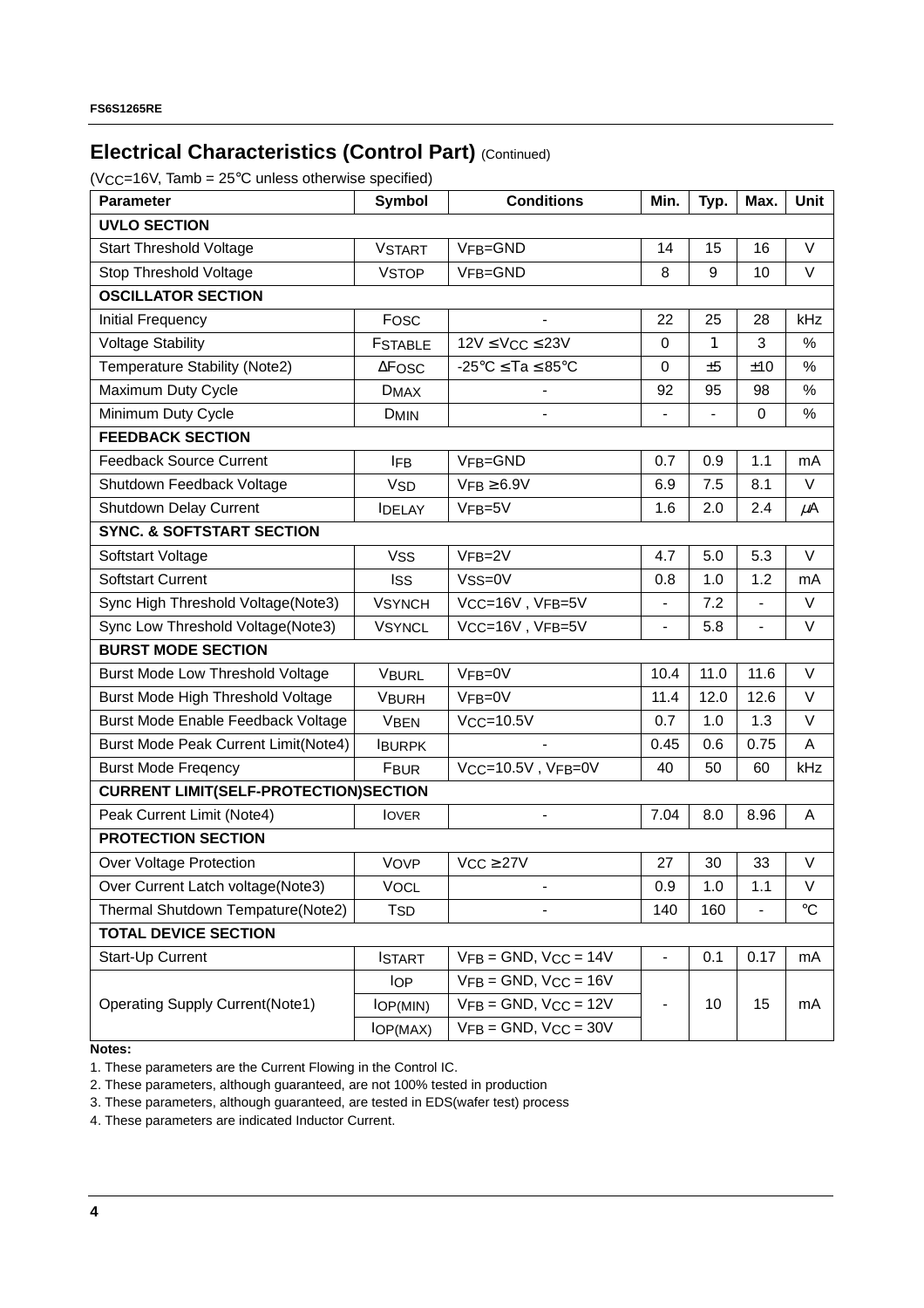













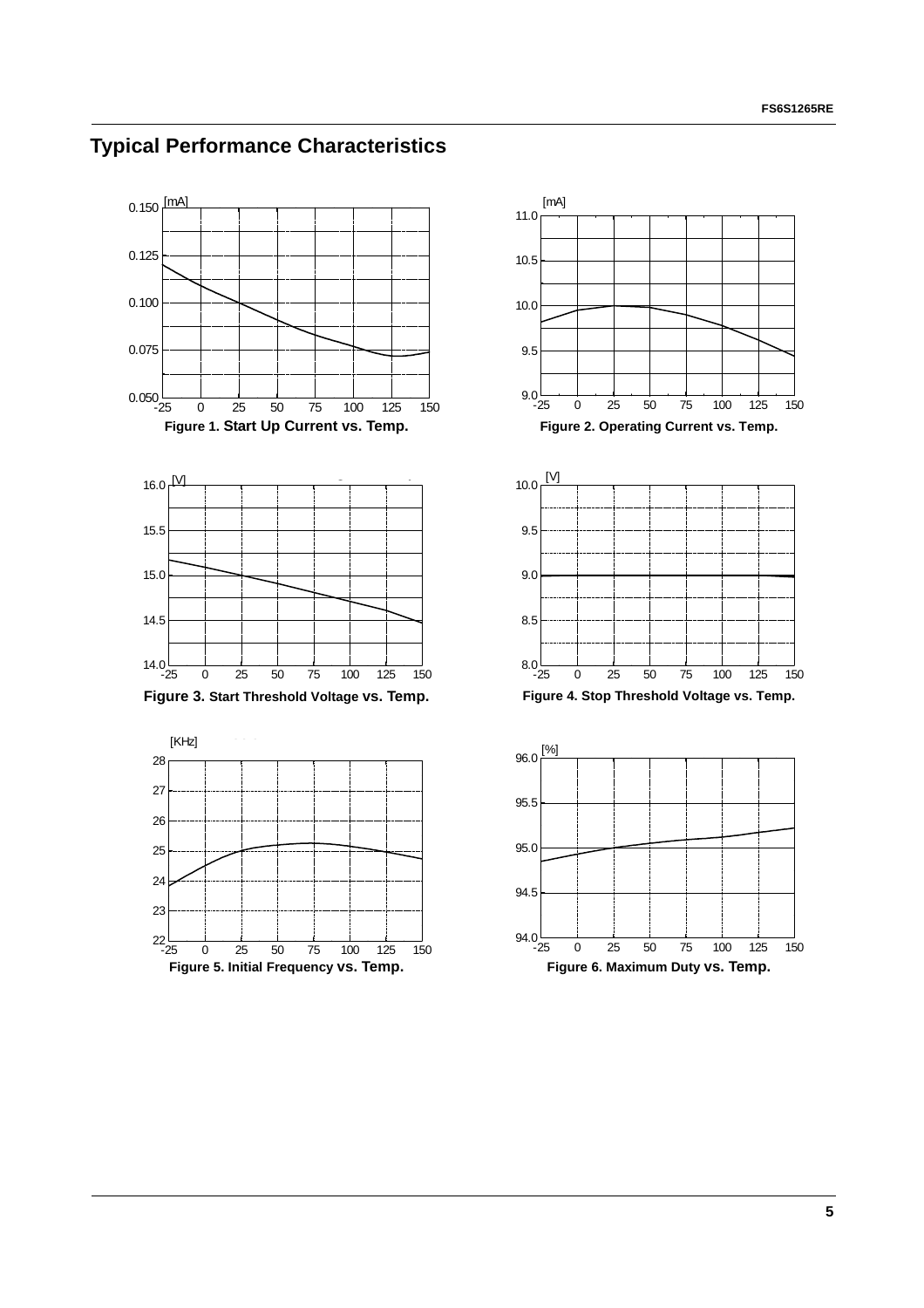





 $1.1 \frac{[mA]}{[TPR]}$  **Feedback Source Current values** 

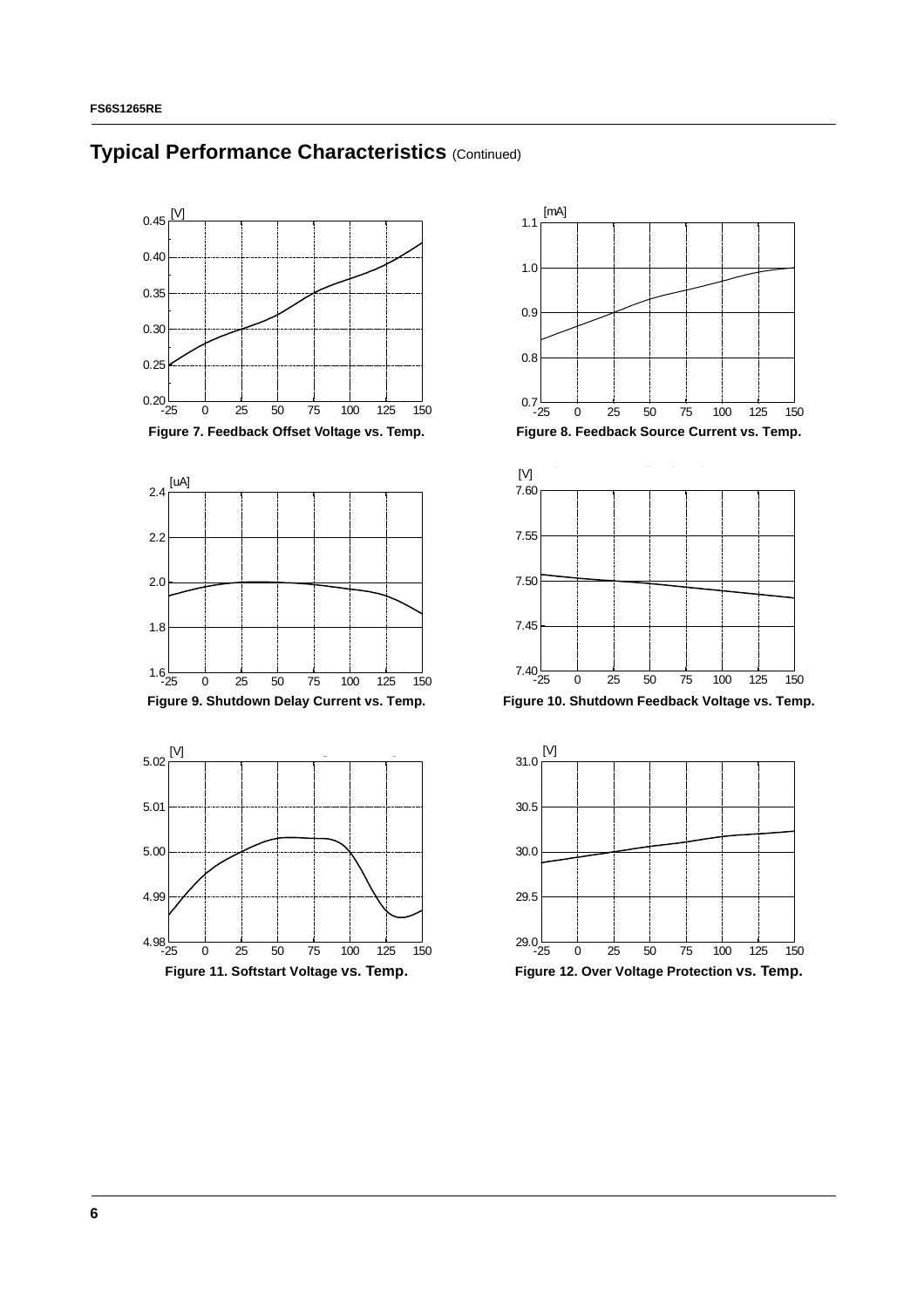

**Typical Performance Characteristics (Continued)** 





[V] **Burst Mode High Voltage vs. Temp**

12.2

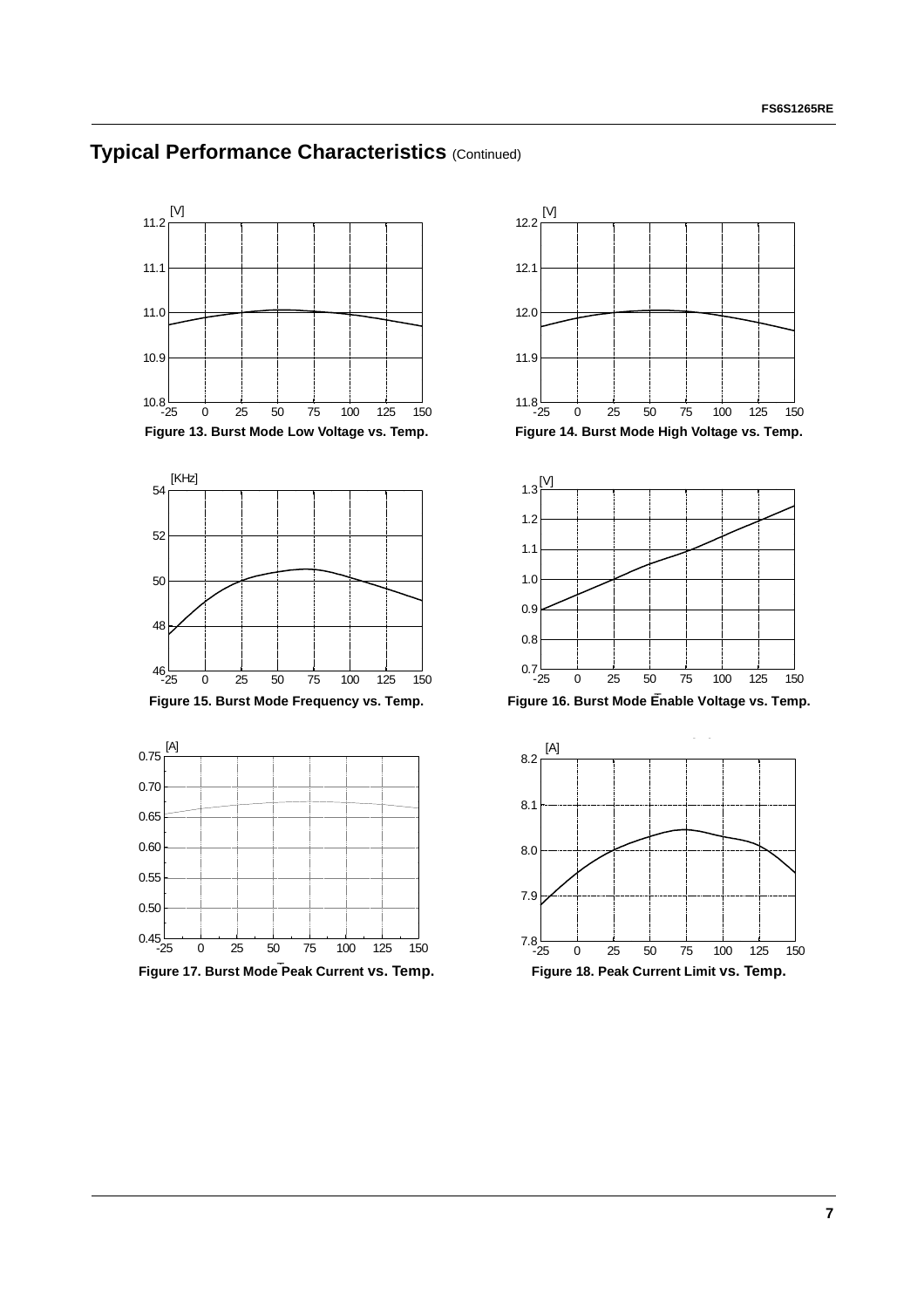## **Package Dimensions**

**TO-3P-5L**

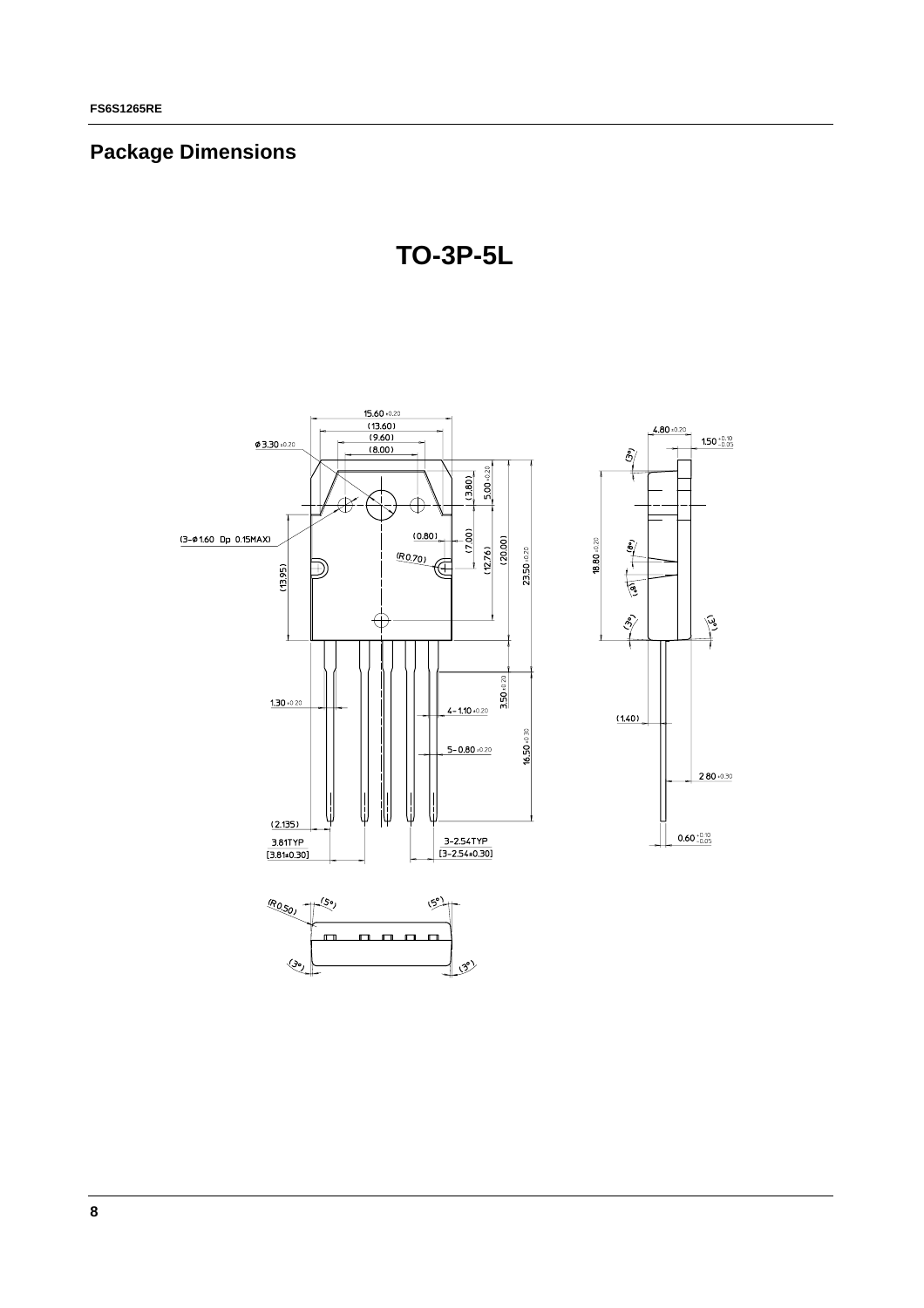# **TO-3P-5L (Forming)**